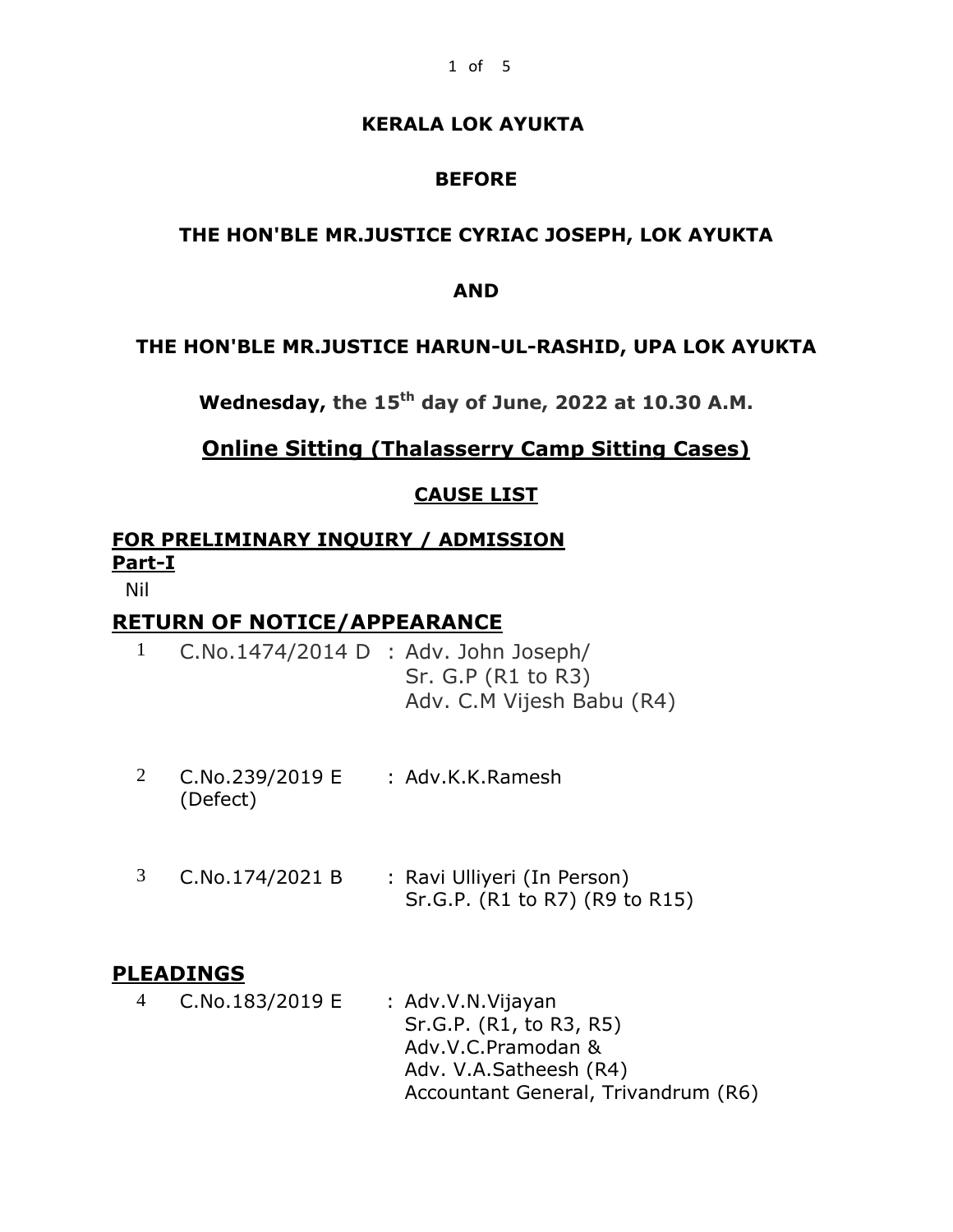# **FOR EXAMINATION OF WITNESS**

- 5 C.No.1479/2014 D : Adv. Shaj P.A. Sr. G.P (R1, R2)
- 6 C.No. 613/2017 B : Adv. K. G. Sunil Kumar / Adv. Rojas Sebastian (R1 to R3) Sr. G.P (R4, R6, R7) Adv. K. M. Vasantharam (R5) Adv. P. V. Madhu (R8)

# **FOR HEARING ON COMPLAINT**

|                | C.No.1272/2014 D : Adv. M K Anilkumar |
|----------------|---------------------------------------|
| I.A.No.36/2020 | Sr.G.P (R1, R2, R5)                   |
|                | Adv. M. Kishore Kumar (R3, R4)        |

- 8 C.No.597/2015 D : Adv. T K Ratnakaran/ Sr. G.P. (R1, R3 to R7) Adv. K.J. Nishanth (Advocate Commissioner)
- 9 C.No.1523/2015 A : Adv. John Joseph/ Sibi Mathew (R1)(In Person) K.C.Ravindran, Tahsildar(R2)(In Person) Sr. G.P (R3,R4)
- 10 C.No.474/2018 E : Adv.P.Sasi Adv.K.Ajithkumar (R1 to R3) Chief Engineer, KSEB (R4) (In Person) Sr.G.P (R5)

**Google Meet Link :- <https://meet.google.com/ovh-zhfv-rsu>**

 **\*\*\*\*\*\*\*\*\***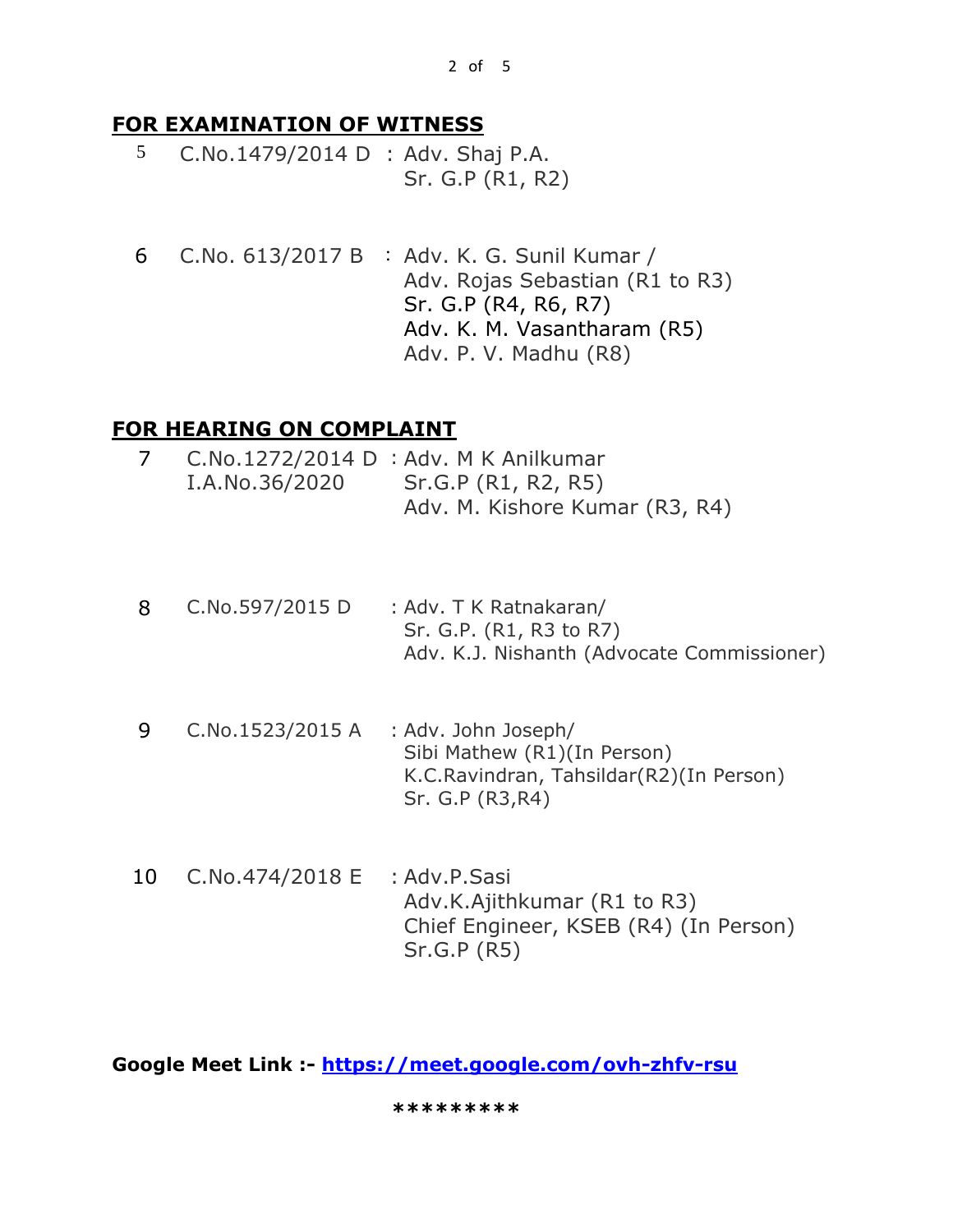#### **KERALA LOK AYUKTA**

#### **BEFORE**

#### **THE HON'BLE MR.JUSTICE BABU MATHEW P. JOSEPH, UPA LOK AYUKTA**

**Wednesday, the 15th day of June, 2022 at 10.30. A.M.**

#### **ONLINE SITTING**

#### **CAUSE LIST FOR PRELIMINARY INQUIRY / ADMISSION Part-I**

Nil

#### **Part-II**

| C.No.25/2021 C | : Adv.Pramod Kumar G.S.                                   |  |
|----------------|-----------------------------------------------------------|--|
| I.A.No.43/2021 | Adv.Nalanchira P. Krishnankutty (R1)<br>Sr.G.P. (R2 & R3) |  |
|                |                                                           |  |

2 C.No.195/2021 D : Anandu Nirmal (In Person) Adv.B.Vasudevan Nair (R1) SC for Kerala University

#### **FOR RETURN OF NOTICE/ APPEARANCE**

3 C.No. 54/2022 B : Adv.S.Suresh Babu I.A.No. 99/2022

#### **PLEADINGS**

- 4 C.No.561/2018 A : Adv.Babu P.Pothencode Adv.N.Anilkumar (R2) Sr.G.P. (R5)
- 5 C.No.107/2021 C : Adv.Jithu S. Babu Adv.Jayakumar G. (R1 & R2) Adv.A.Yarshad (R3)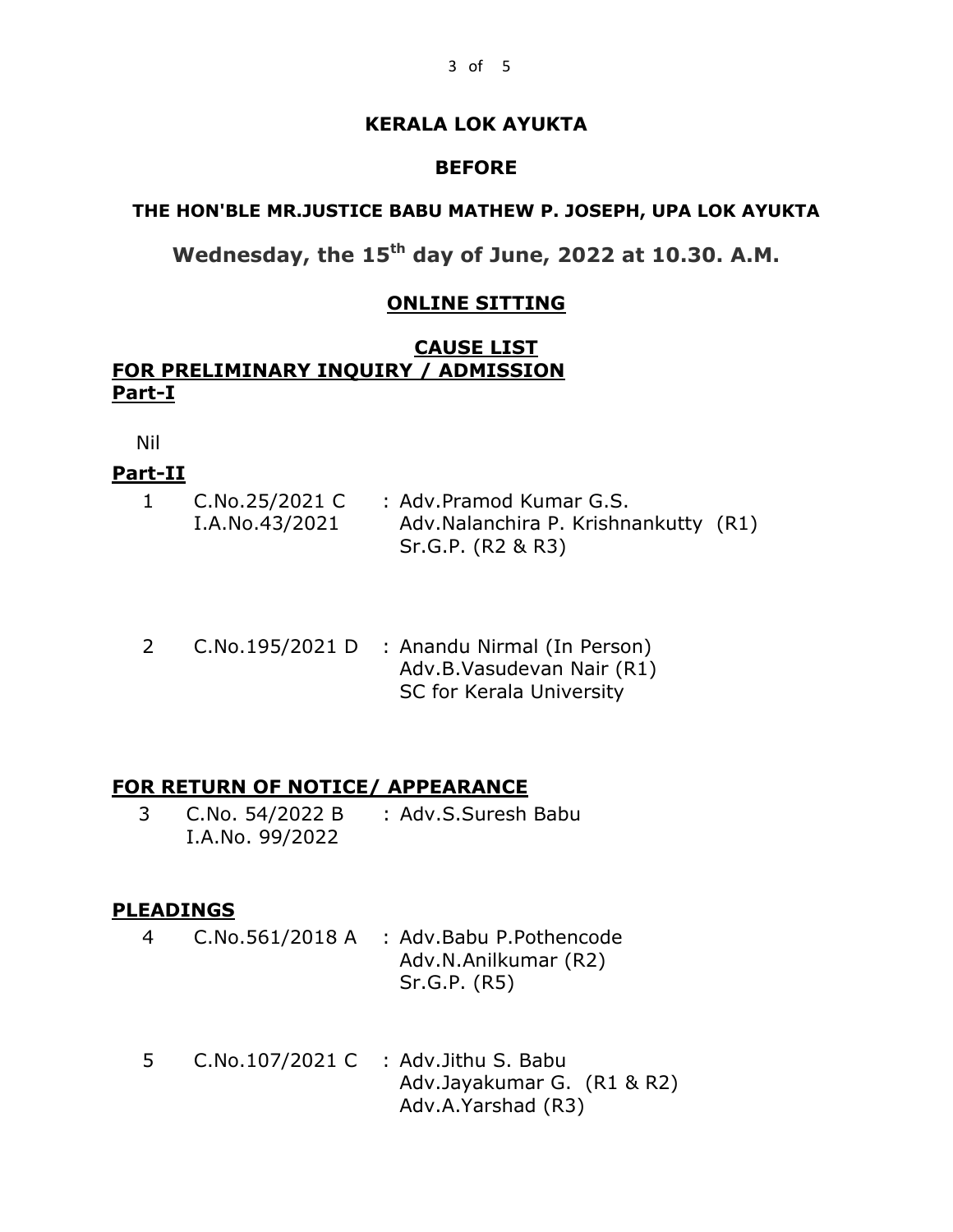#### **PETITIONS**

| 6 | I.A.No.147/2021  | : Adv.M.R.Anandakuttan |
|---|------------------|------------------------|
|   | In.              | Adv.T.S.Rajan/         |
|   | C.No.1186/2016 C | Sr.G.P. (R1, R2)       |

#### **FOR STEPS**

7 C.No.1228/2014 C : Adv.J. Francis I.A.No.761/2018 Adv.V.S.Bhasurendran Nair & Adv.Arun P.Varghese (R1, R2)

## **FOR STEPS/EVIDENCE**

| -8 | C.No.918/2016 D | Adv. K. S. Vinod/           |
|----|-----------------|-----------------------------|
|    |                 | Sr. G.P. (R1 to R3 & R6)    |
|    |                 | Adv. R. Rajendran Nair (R5) |

- 9 C.No.1570/2018 A : Adv.B.Vasudevan Nair Sr.G.P.(R1, R2)
- 10 C.No.132/2020 B : Adv. Jithu S. Babu (Not Admitted) Adv.Issac Samuel (R)

#### **FOR HEARING ON COMPLAINT**

11 C.No.861/2017 C : Adv.G.Gopinathan Nair Adv.Jithu.S.Babu (R1, R2)

**Google Meet Link :- <https://meet.google.com/moq-uhnw-jde>** 

\*\*\*\*\*\*\*\*\*\*\*\*\*\*